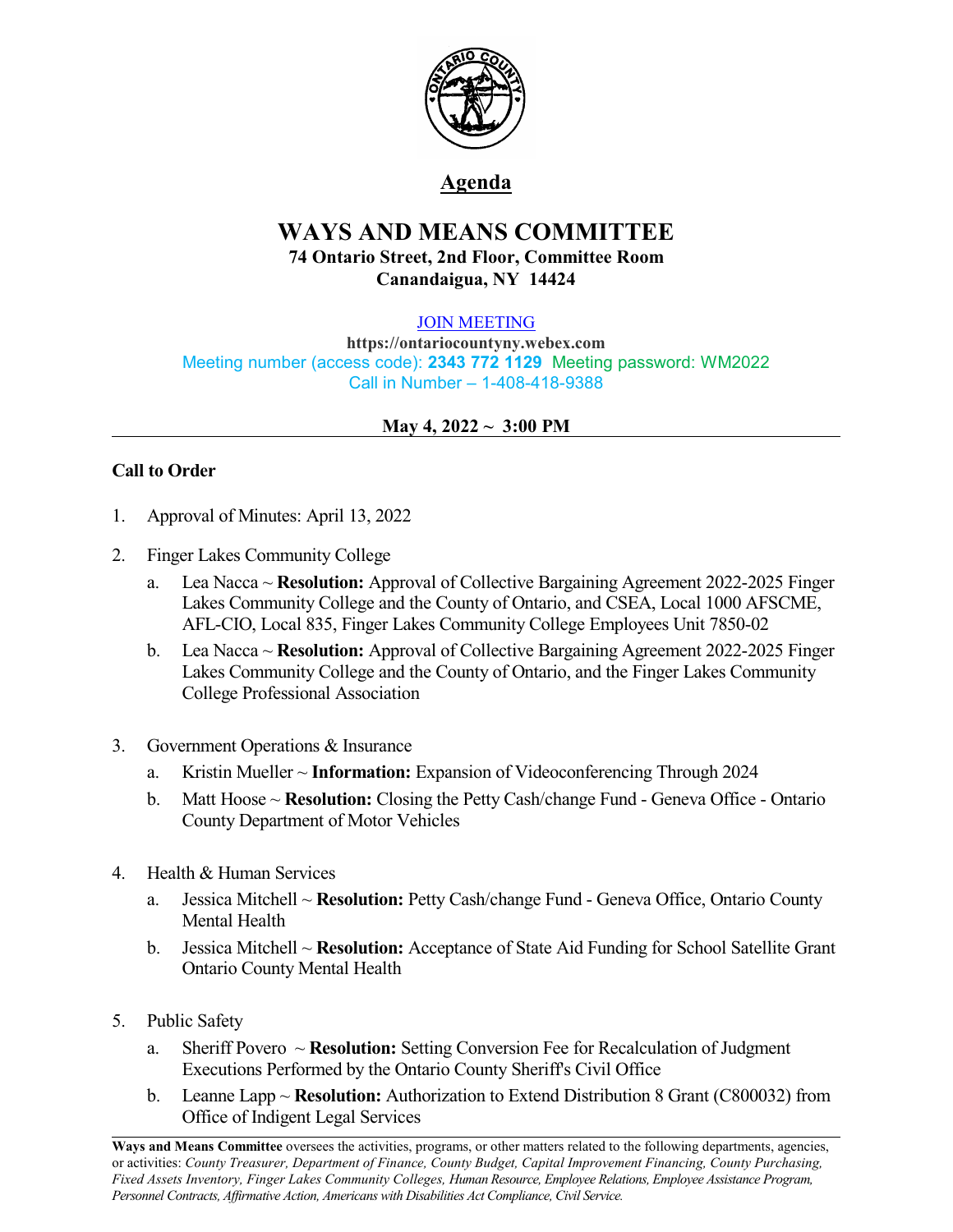- 6. Planning & Environmental Quality
	- a. Sue Vary ~ **Resolution:** Authorization to Amend a Grant from the New York State Office of Community Renewal for Cares Act Block Grant Funding
- 7. Public Works
	- a. Tom Harvey ~ **Resolution:** Establish Capital Project H083-22 as the 2022 FLCC Maintenance Capital Project
	- b. Tom Harvey ~ Capital Project H033-2016, Space Reorganization and Security Enhancement of 3010 County Complex Drive Project:
		- 1. **Resolution:** Authorization to Contract for Architectural Design Services for Conversion of Former Youth Care Facility for Temporary Office Space Use and Budget Transfer
		- 2. **Resolution:** Authorization to Contract for Asbestos Abatement Design Services Regarding the Former Youth Care Facility and Budget Transfer
	- c. Bill Wright ~ **Resolution:** Capital Project No. H060-19, Lakeshore Drive & NY 364 Sidewalk Improvement Project: Authorize Payment to Rochester Gas & Electric Corporation for Electric Service Fees
	- d. Bill Wright ~ **Resolution:** Capital Project No. H077-21, County Road 4 at County Road 20 Intersection Improvements: Award of Consultant Amendment Agreement Bergmann Associates - Design Services
	- e. Bill Wright ~ **Resolution:** County Road 36 and County Road 37 Embankment Repairs Award Contract to Geostabilization International LLC and Appropriate Reserve
	- f. Bill Wright ~ **Resolution:** Authorization to Order Revised 2023 Sheriff Fleet
- 8. Human Resources
	- a. Sherman Manchester ~ Safety Report
	- b. Michelle Smith ~ **Resolution:** Memorandum of Agreement 2-2022 Ontario County General Unit, C.S.E.A.
	- c. Michelle Smith ~ **Resolution:** Creation of Assistant Public Defender Position
- 9. Ways & Means Standing Committee
	- a. Gary Baxter ~ **Resolution:** Authorization for County Treasurer's Office to Collect School Taxes for Phelps-Clifton Springs School District
	- b. Debbie Gierman ~ **Resolution:** Revision of the Ontario County Purchasing Procedures
	- c. Debbie Gierman ~ **Resolution:** Renewal for Printing of Bid Specifications and Drawings
	- d. Debbie Gierman ~ **Resolution:** Authorization to Accept Bids for County Print Functions (B22035)
	- e. Debbie Gierman ~ **Resolution:** Authorization to Participate in Cooperative Bids Coordinated by Wayne Finger Lakes BOCES
	- f. Mary Burnett / Mary Gates  $\sim 1^{st}$  Quarter Sales Tax Distribution